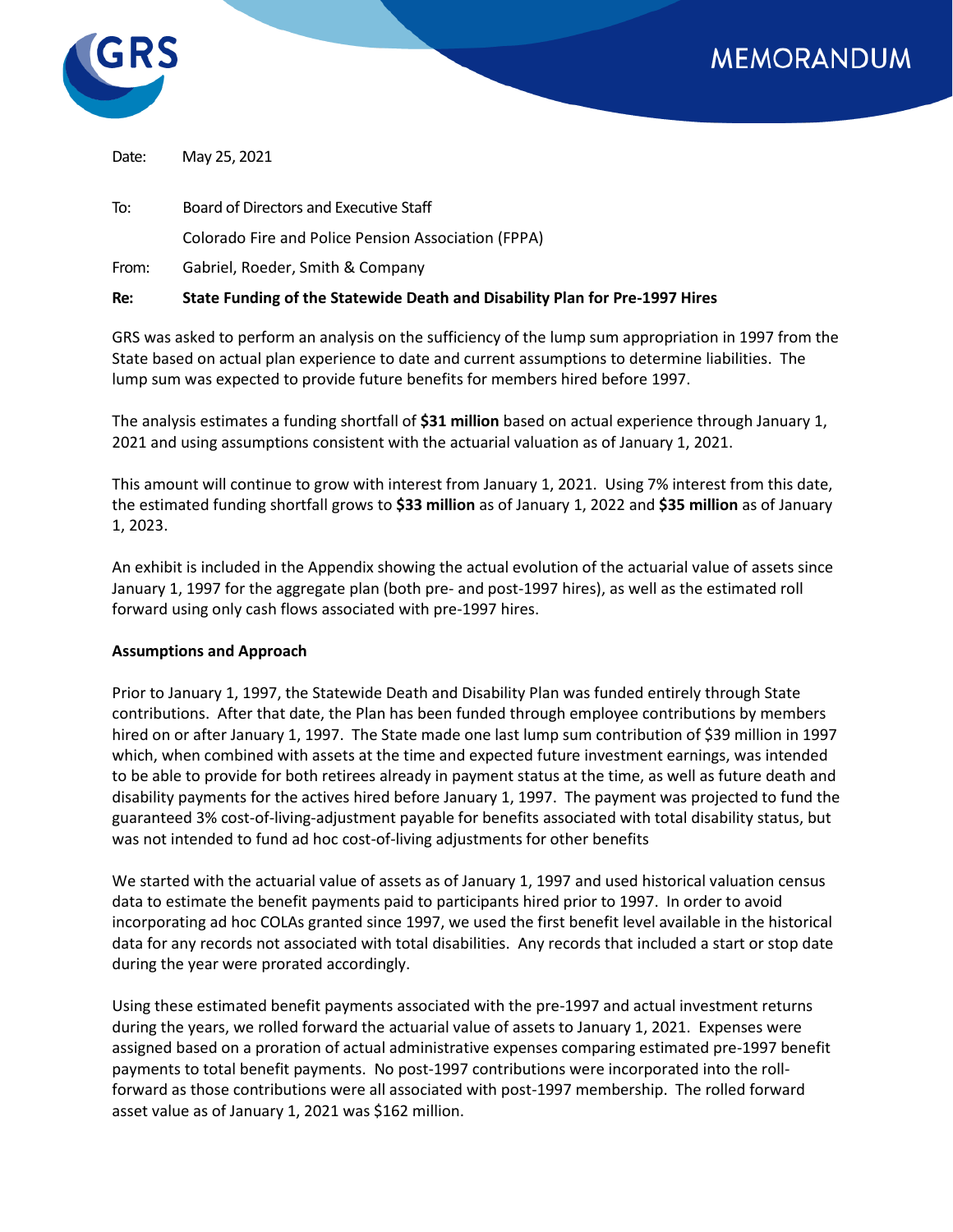Statewide Death and Disability Plan Fire and Police Pension Association of Colorado State Funding of Pre-1997 Hires Page 2

GRS then isolated the present value of benefits associated with pre-1997 hires from the valuation results as of January 1, 2021. This amount was \$189 million. We also prorated the present value of administrative costs from the valuation results as of January 1, 2021 using the proportion of the present value of benefits attributable to pre-1997 hires and determined this amount to be \$4 million.

The net result is that State funding through 1997 (including the lump sum) resulted in an estimated funding shortfall of **\$31 million** based on actual experience through January 1, 2021 and using assumptions consistent with the actuarial valuation as of January 1, 2021.

This report was prepared at the request of the Board and is intended for use by the Retirement System and those designated or approved by the Board. This report may be provided to parties other than the System only in its entirety and only with the permission of the Board. GRS is not responsible for unauthorized use of this report.

The actuarial assumptions and methods, financial data, and participant census data utilized in these calculations are the same actuarial assumptions and methods, financial data, and participant census data used in the Actuarial Valuation as of January 1, 2021, except as otherwise noted.

To the best of our knowledge the information contained in this report is accurate and fairly presents the actuarial position of the Plan as of the valuation date. All calculations have been made in conformity with generally accepted actuarial principles and practices, and with the Actuarial Standards of Practice issued by the Actuarial Standards Board and with applicable statutes.

Joseph Newton and Dana Woolfrey are members of the American Academy of Actuaries and meet the Qualification Standards of the American Academy of Actuaries to render the actuarial opinions contained herein.

This communication shall not be construed to provide tax advice, legal advice or investment advice.